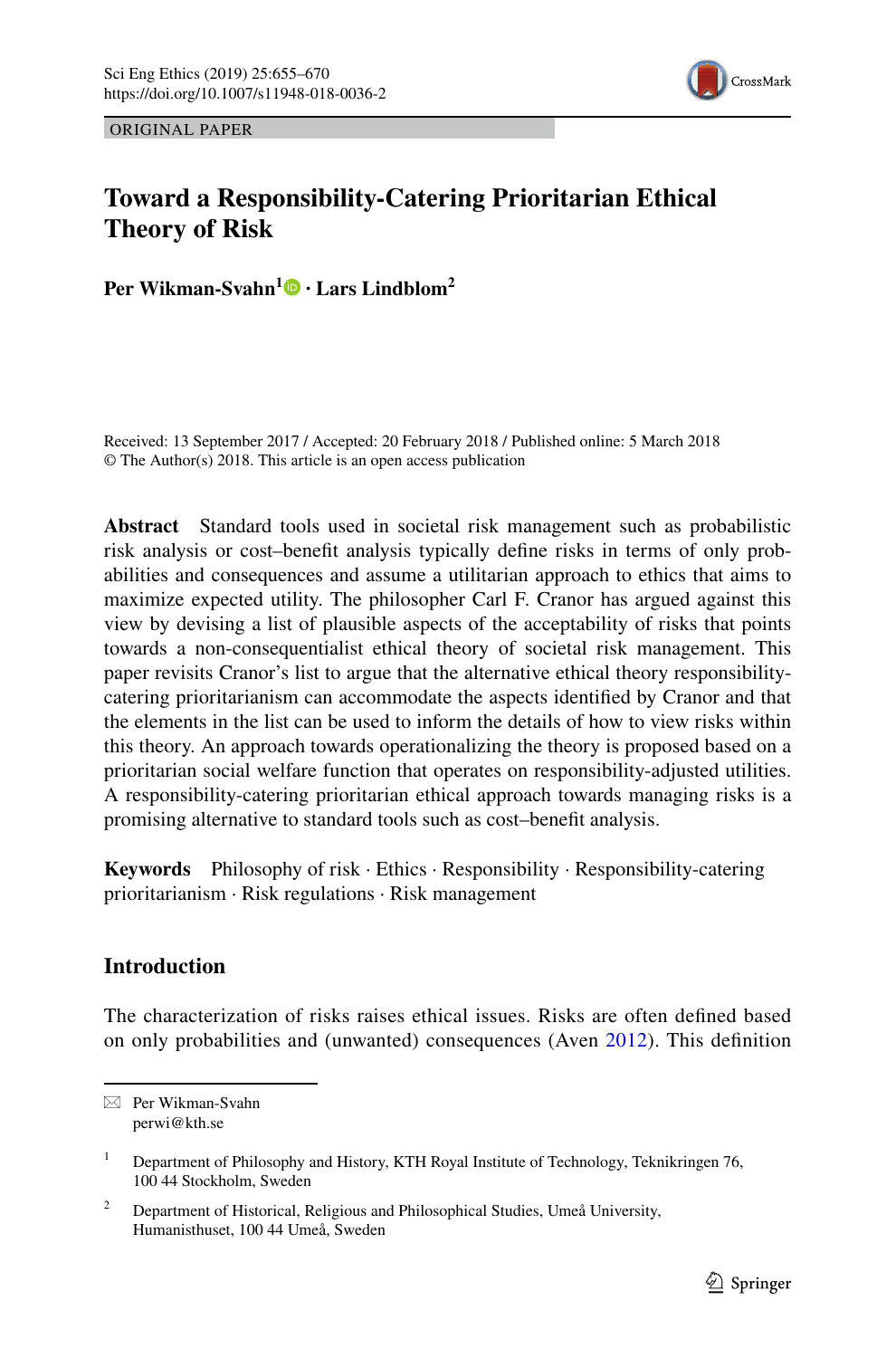is, for example, prevailing in the standard methods of probabilistic risk analysis (PRA). PRA is commonly used, and sometimes even part of the regulatory framework, in a wide range of sectors in society, including transportation, energy, construction, chemical industries, aerospace, the military, fnance, accounting and business administration (Bedford and Cooke [2001\)](#page-14-1).

But while this technical defnition might be standard in quantitative treatments of risks, many have pointed out that the conceptualization of risk ought to be much more complicated. Social scientists have gathered abundant empirical evidence that people's perception of risks depends on a multitude of factors (e.g., Lupton [1999](#page-14-2); Zinn [2008;](#page-15-0) Slovic et al. [2009](#page-15-1)). Philosophers have made convincing arguments that risks are not objective entities that exist on their own, but exist in a context that ought to infuence how one acts concerning risks (e.g., Hermansson and Hansson [2007](#page-14-3); Hansson [2013](#page-14-4)).

The view of risks as probabilities and consequences is also typically used in related quantitative tools for economic analysis of risks such as cost–beneft analysis (CBA) (or risk–beneft analysis). CBA is increasingly used in used in regulatory settings such as workplace health and safety, traffic regulations, pollution law and even anti-trust policy (Adler and Posner [2006;](#page-14-5) Sunstein [2002\)](#page-15-2). CBA can be seen as a practical application of the ethical theory of consequentialism—the idea that the overall consequences of an action determine what is right or wrong (Hansson [2007](#page-14-6)). The paradigmatic form of consequentialism is utilitarianism the ethical view that an act is morally right if and only if that act maximizes the total utility (Sinnott-Armstrong [2015\)](#page-15-3).

But the idea that social policies towards risks can be justifed by a utilitarian ethics based on a calculation of probabilities and consequences has also been much criticized. For example, philosophers have noted that cost–beneft analysis has difficulties accommodating ethical intuitions, such as when and why risks are acceptable and how distributive concerns should be taken into account (e.g., Hansson [2007;](#page-14-6) Wolff [2006\)](#page-15-4).

The philosopher Carl F. Cranor is a long-time critic of the prevailing views of risks in public risk management policies (e.g., Cranor [1995,](#page-14-7) [1997](#page-14-8), [2007,](#page-14-9) [2009](#page-14-10)). Cranor's [\(2007\)](#page-14-9) article *Toward a non*-*consequentialist approach to acceptable risks* lists nine aspects of acceptability of risks that "seem sufficiently plausible that any defensible ethical view should be able to provide reasons to justify them" (p. 37). Cranor suggests that these aspects should be part of "a more plausible approach to how we should think about risks and their acceptability" (p. 41). Cranor is critical of the justifcation of social policies towards risks on utilitarian ethical grounds and argues that there are non-consequentialist ethical theories (especially contractualism and deontology) that are better suited for handling the kinds of aspects in his list. Cranor acknowledges that sophisticated utilitarian accounts might be more able to accommodate the elements of his list.

This paper revisits Cranor's article but proposes an alternative to both standard utilitarian and Cranor's non-consequentialist approaches. The proposed approach is based on an ethical theory developed in political philosophy called *responsibilitycatering prioritarianism*, which combines the values of efficiency, responsibility,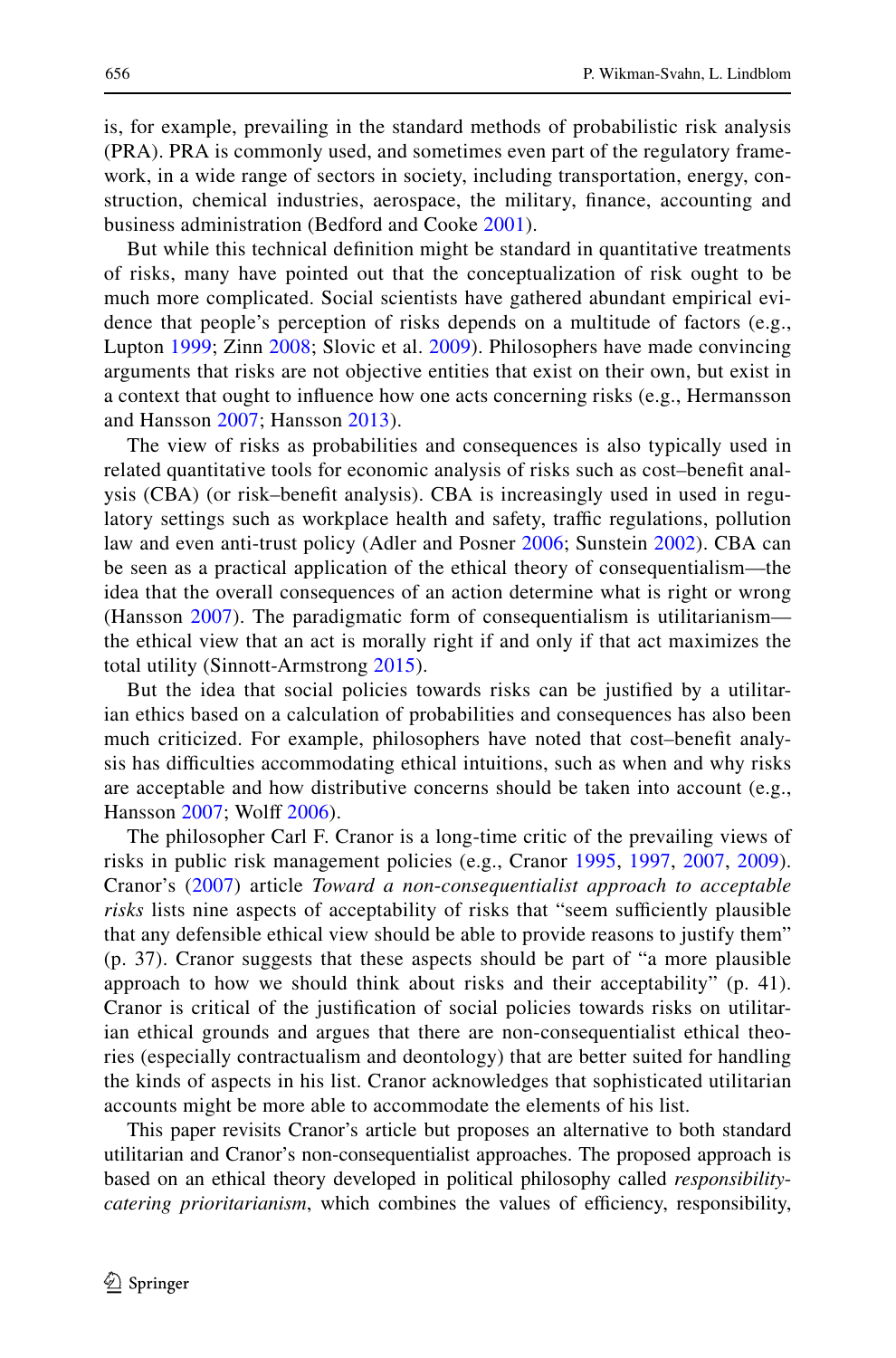and concern for those worst off, and instructs us to maximize moral value understood as a function of those values.

It will be argued that responsibility-catering prioritarianism can accommodate the challenges identifed by Cranor, and at the same time handle other requirements of an ethical theory of risk. Moreover, it is proposed that responsibility-catering prioritarianism can be operationalized in a social choice framework with a prioritarian social welfare function that gives more weight to the worse off. This social welfare function operates not on standard individual utilities, but on what is called responsibility-adjusted utilities. Responsibility-adjusted utilities refect the utility that could normally be expected for individuals, taking into account circumstances outside the control of the individual.

The paper is structured as follows: in ["Plausible Requirements of an Ethical The](#page-2-0)[ory of Risk"](#page-2-0), Cranor's list is examined along with other aspects from the literature to identify the basic ethical requirements of an ethical theory of risk. "[Introducing](#page-5-0) [Responsibility-Catering Prioritarianism](#page-5-0)" introduces the theory. "[Responsibility-](#page-7-0)[Catering Prioritarianism and the Basic Requirements of an Ethical Theory of Risk"](#page-7-0) returns to Cranor's list and shows how it can be used to inform a responsibilitycatering prioritarian theory of risk. "[Operationalizing the Theory"](#page-9-0) turns to the more practical issue of how to implement responsibility-catering prioritarianism in practice and proposes that a social choice framework can be used to operationalize the theory. The article ends with a ["Concluding Discussion"](#page-13-0).

#### <span id="page-2-0"></span>**Plausible Requirements of an Ethical Theory of Risk**

Cranor [\(2007](#page-14-9)) lists nine aspects of acceptability of risks that builds on previous accounts of the acceptability of risk (Cranor [1995\)](#page-14-7). Cranor argues that these aspects signifcantly difer from the prevailing view of risks and risk management in the technical community. The list of aspects identifed by Cranor provides insights into the fundamental requirements of an ethical theory of risk, but the elements in the list can be characterized more simply. Moreover, there are additional aspects found in other literature on the ethics of risk that are not emphasized by Cranor's list.<sup>1</sup>

The frst point in Cranor's list is (1) the need to distinguish between risks that are imposed on a person and risks that the person takes. Cranor notes that these ideas often are confated in discussions on risks by assuming that every risk is "taken". This distinction between risks an agent chooses and risks that are imposed on the agent is necessary since a higher level of risk seems more acceptable for risks that are taken than for risks that are imposed.

Cranor's second point is that one should distinguish between (2) risks that it is permissible for individuals to take in their own lives and risks that people are required to live with because they are a result of public policy. He gives the example that risks from recreational activities (such as mountain climbing or scuba diving)

<span id="page-2-1"></span><sup>&</sup>lt;sup>1</sup> The nine aspects in the list are presented in a different order than in Cranor  $(2007)$  $(2007)$  to make the points of the analysis clearer.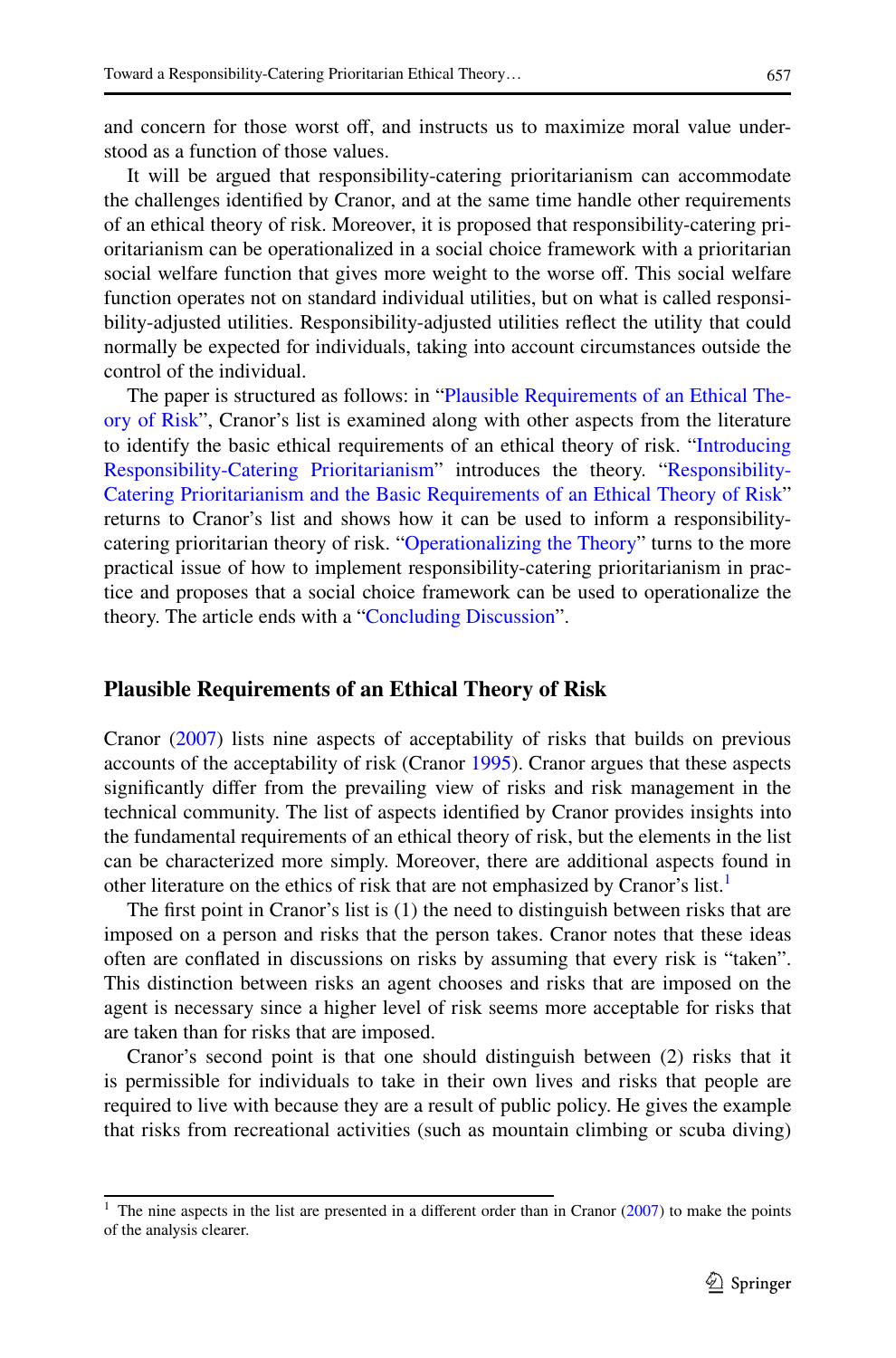should not be used as a justifcation for other sources of risks to the general public, which are not, in this sense, chosen.

The third point is (3) degrees of control over risks. Protection against risks that are under an individual's control can, with moral justifcation, be left to a higher degree to the individual than risks that are not under an individual's control. Cranor also points out that people often intuitively see a fundamental diference between (4) risks from natural phenomena and risks from human activities. When it comes to (5) the transparency of risks, one should be able to diferentiate between risks that are identifable, and thereby exercise self-protection and control over them, and risks that cannot be easily identifed. The sixth point is the distinction between (6) voluntarily incurred and non-voluntarily risks. All things being equal, the former is more acceptable than the latter. To take a risk voluntarily "one must properly understand and be aware of the risks one is incurring, be competent to make decisions about the risks, and in some robust sense have consented or agreed (explicitly or implicitly) to them" (Cranor [2007,](#page-14-9) p. 40).

Cranor is right that these six points are reasonable aspects of the acceptability of risk, but there is something common in all six points: people should, to some degree, be held responsible for the risky choices they make, but not for risks that are not the results of their choices. For example, the reason that there is a diference between risks that are imposed and those that are taken is that in the latter case there is an element of choice for the person afected by the risk, which is absent in the former case. Also, risks created by human activities tend to be more controllable or avoidable than natural hazards, and natural risks can also be either reduced or amplifed by human decisions. A high level of risk that is caused by choices one makes in daily life is more acceptable than an equally high level of risk that one is required to live with under public policy. Apparently, if one has control over a risk, one can exercise choice in handling the risk. However, one cannot know how to choose if one is ignorant of the options, consequences, or even the necessity of taking action. This insight can be summed up in the slogan; rational, informed, and free choice incurs responsibility. The reverse is, of course, that people should not be held responsible for risks that are not freely chosen.

The fnal three points in Cranor's list are; (7) the relationship between the person creating or imposing a risk and the person exposed to the risk. Cranor says that "[f]rom a moral point of view when one party creates a risk, and another bears the costs of it, this raises issues about the distribution of benefts and risks of an activity, as well as issues of externalities" (Cranor [2007,](#page-14-9) p. 39). Point number eight is that (8) the magnitude of harms, benefts and the probability of the materialization of each are relevant for the acceptability of risk exposure. For example, a large risk with minor benefts should be judged diferently than an equally large risk with greater benefts. The fnal aspect has to do with (9) the relationship of the risks and benefts to one's project or life plan. Cranor argues that an ethical theory of risk must be able to distinguish between risks that have to do to with things central to one's life plans or even identity, and risks that are related to lesser interests. For instance, if being a mountaineer is a person's core identity in life, then the risks of climbing high steep mountains are probably more acceptable to that individual than the risks of driving a car to the supermarket.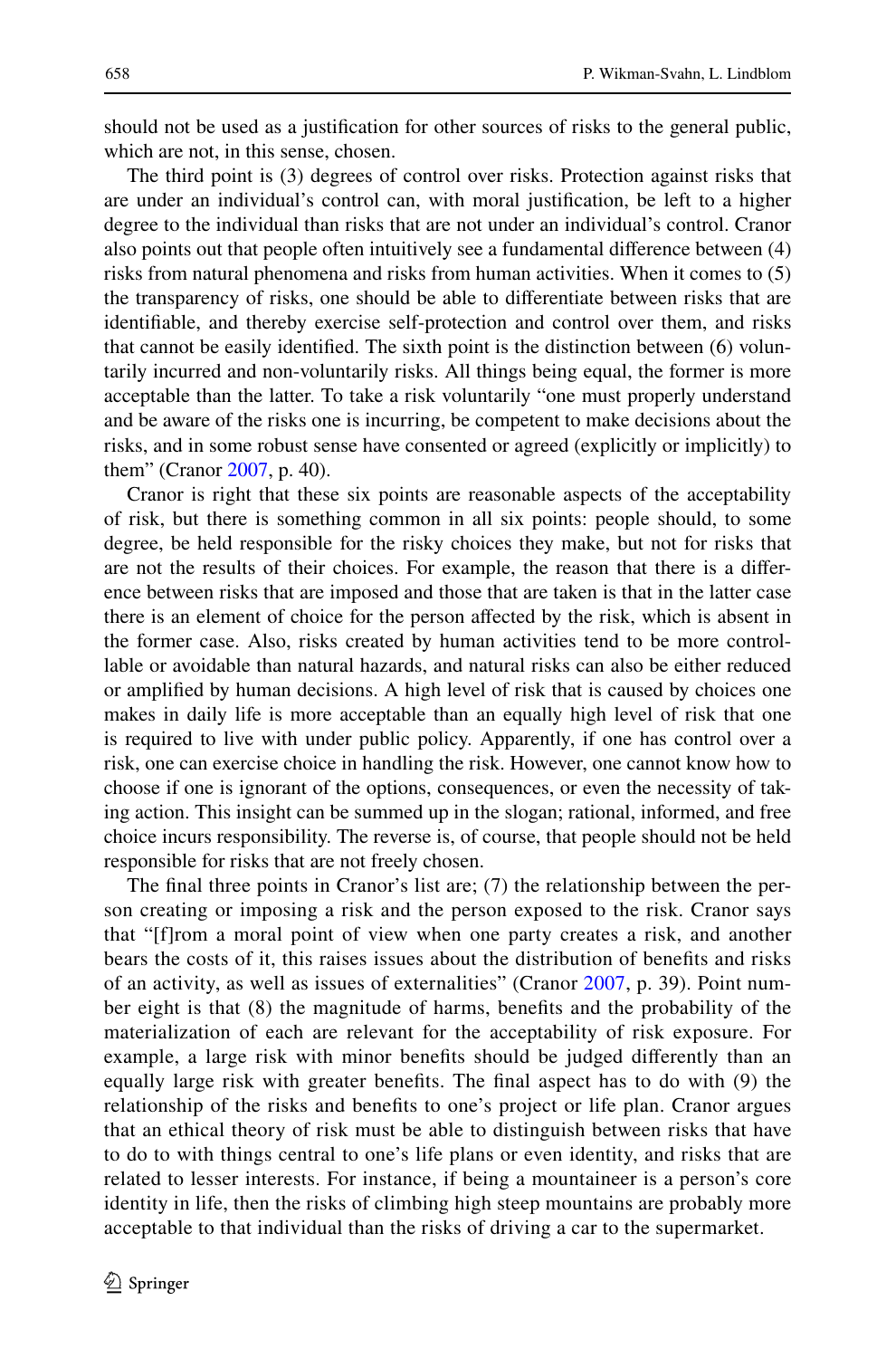These three fnal aspects in Cranor's list have relevance for what should be handled in a consequentialist evaluation of risks: the magnitude of harms and benefts and the probability of each materializing, the distributions of risks and benefts. It should also represent personal preferences, including those that are related to individual projects and life identity.

Cranor's list points to relevant aspects of what is reasonable to demand of a comprehensive view on risks, but, it does not, however, provide a complete picture. The list focuses on the weakest parts in the standard form of consequentialism, but aspects related to efficiency are missing from Cranor's list. For example, it should matter if ten persons, 1000 persons, or 10 million persons are each exposed to a small risk, even if the risk to the most exposed individuals is the same (see, e.g., Adler  $2005$ ). One essential requirement of efficiency is the principle that if at least one individual is better off in one outcome than in another outcome and everybody else is on the same level, then the frst outcome should be considered better than the second outcome. This requirement of efficiency can be formalized by principles such as the "Pareto-principle" or the "principle of per-sonal good" (see e.g., Broome [1991](#page-14-12)).

Another aspect that is important, but is not emphasized in the list is the ethical requirements related to equity. An equal distribution of risks to diferent individuals is preferable to an unequal distribution (Keeney [1980;](#page-14-13) Fishburn [1984](#page-14-14)). For example, if two policies expect the same number of cancer cases, but in the frst, the risks are spread more evenly than in the second, then the element of equity should count as a reason for choosing the frst policy.

Thus, both efficiency and equity are significant requirements of an ethical theory of risk. However, what happens if policies differ regarding both efficiency and equity? Lenman [\(2008\)](#page-14-15) illustrates this problem:

Assume that the current situation (the status quo) is that in a population of 20 million people, each faces a 1 in 500,000 risk of death. For some given cost, we may do one of two things:

Policy A: Reduce the risk to each of the 20 million people to 1 in 1 million.

Policy B: Reduce the risk to each of 19 million people to 1 in 19 million while the risk to the remaining million is increased to 1 in 100,000.

The expected number of fatalities for the status quo is 40. Policy A reduces this number to 20, while Policy B reduces it to 11. In this example, one policy (Policy B) is more efficient in reducing the expected number of fatalities, whereas the alternative (Policy A) renders a more equitable result. How should one choose? Many real policy options differ regarding both efficiency and equity, which makes the problem highly relevant. It is, therefore, reasonable to also demand that an ethical theory of risk should be able to evaluate policy options in a way that can take into account both the requirements of efficiency and equity.

In summary, it has been argued that the points in Cranor's list provide clues to the ethical requirements of acceptability of risk. The frst six points boiled down to issues of choice and responsibility, while the fnal three points have to do with what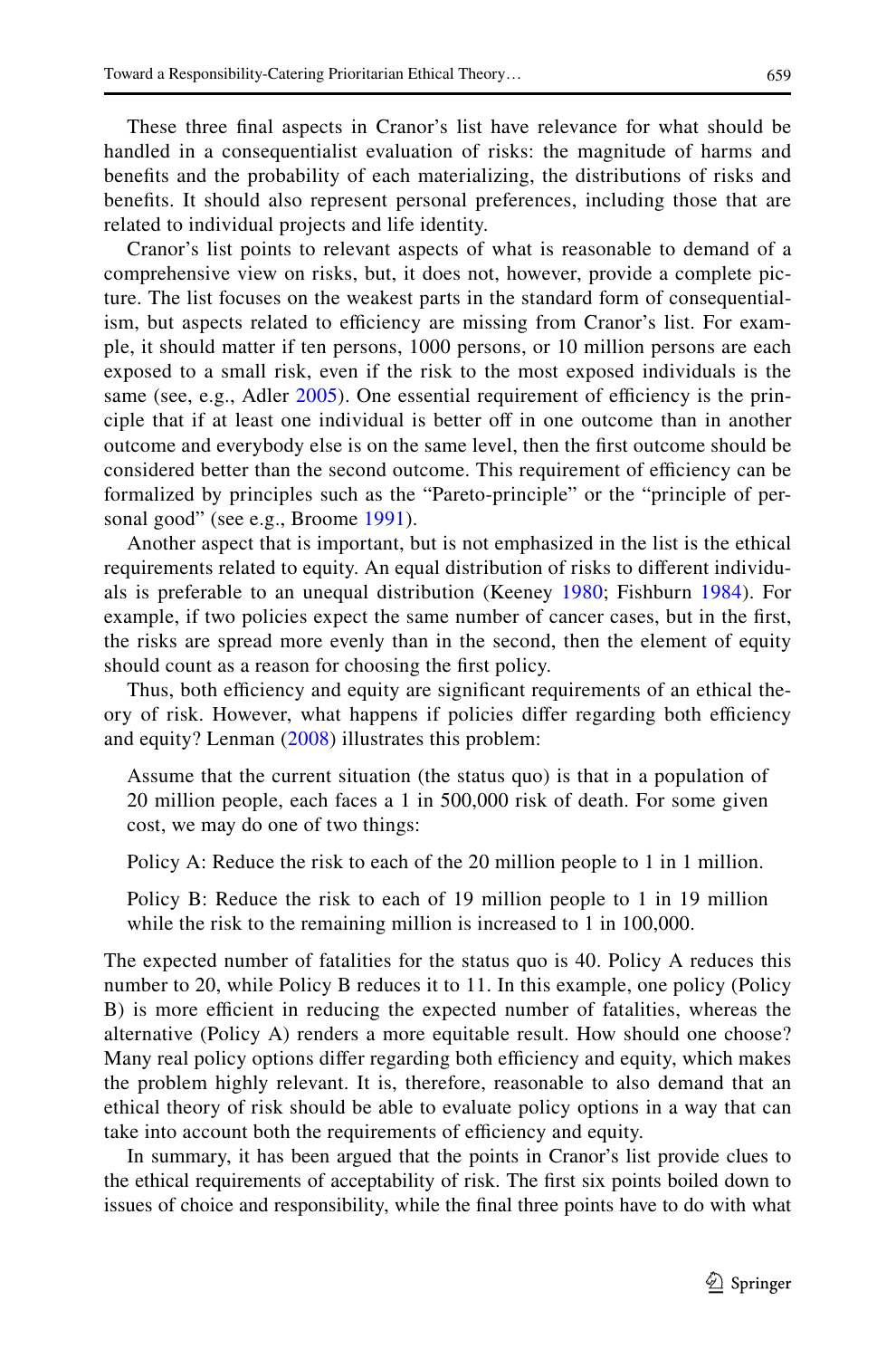should be counted in a consequentialist evaluation. This is an insight that will be returned to in ["Responsibility-Catering Prioritarianism and the Basic Requirements](#page-7-0) [of an Ethical Theory of Risk"](#page-7-0). It has also been argued that efficiency and equity are further relevant ethical requirements that need to be recognized. The next section presents an ethical theory that can incorporate all the aspects in Cranor's list plus the additional requirements of efficiency and equity.

#### <span id="page-5-0"></span>**Introducing Responsibility‑Catering Prioritarianism**

Responsibility-catering prioritarianism is well positioned to deal with the ethical requirements of efficiency because it advocates actions that maximize moral value. It also incorporates the demands related to equity by assigning a higher moral value to persons with lower well-being, while allowing for trade-offs between efficiency and equity. Moreover, it does so while taking responsibility into account. The theory was developed within the debate on distributive justice over the last decades by combining two previous philosophical discourses: The frst is best characterized by Ronald Dworkin's seminal writings on the equality of resources [\(1981](#page-14-16), [2000\)](#page-14-17). The second is epitomized by Derek Parft's [\(1997](#page-14-18)) introduction of the ethical theory of prioritarianism, which can be seen as a middle road between strict egalitarianism and strict utilitarianism. The synthesis of the two strands has in particular been promoted by Richard Arneson who also coined the term responsibility-catering prioritarianism. Both developments will be discussed in this section.

The contemporary debate in political philosophy started with the publication of John Rawls's *A Theory of Justice* ([1971\)](#page-15-5), in which he argued that distributive egalitarian justice should be concerned with the basic structure of society (the framework of institutions in a society). While arguing for this approach, he also claimed that responsibility should not play a part in the conceptualization of equality. In opposition to John Rawls, Dworkin ([1981,](#page-14-16) [2000\)](#page-14-17) argued that choice should play a role in the conceptualization of equality. This was the start of an on-going debate on responsibility in political philosophy. Why did Dworkin think that responsibility and equality must go together? One reason is that one would not want to compensate people for their frustrated preferences for inequality to achieve equality in preference satisfaction.

More important, for both Dworkin's purposes and the aims of this article, is the diference between inequalities that result from luck and those that result from choice. On the one hand, if I choose to give you an apple, or if you work for that apple as wages, it would be unfair to demand that I get it back for reasons of equality. On the other hand, if I happened to fnd a good apple tree by chance, it would be unfair of me not to share these apples with you. To clarify these diferent causes for inequality, Dworkin makes a distinction between brute luck and option luck:

Option luck is a matter of how deliberate and calculated gambles turn out whether someone gains or loses through accepting an isolated risk he or she should have anticipated and might have declined. Brute luck is a matter of how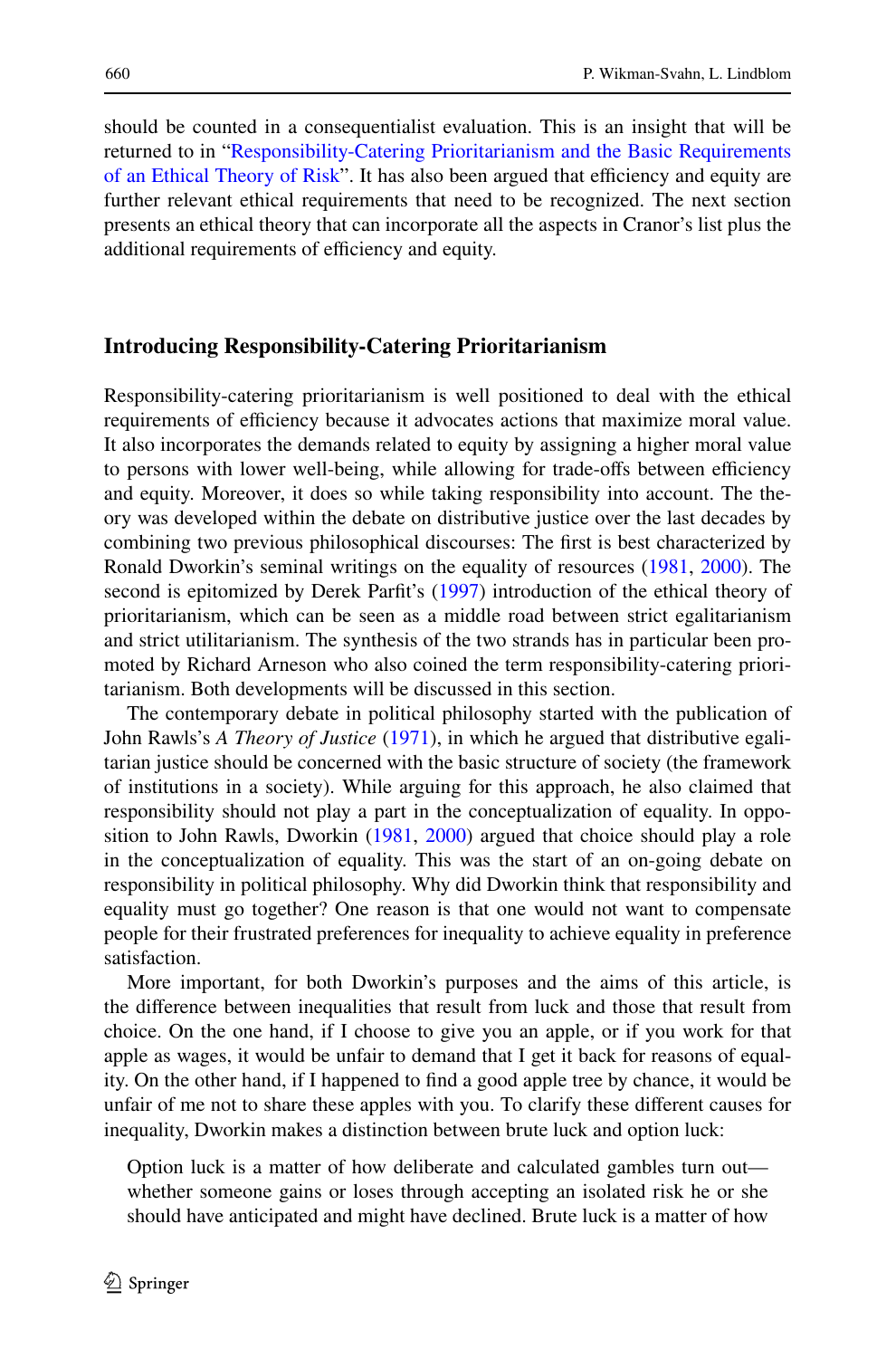#### risks fall out that are not in that sense deliberate gambles. (Dworkin [2000,](#page-14-17) p. 73)

The idea of option luck, then, may be characterized by a gambling analogy. If you choose to accept a risk, then it is fair that you bear the costs if the worst option materializes, just as it would be fair that you gained the profts if things turn out well. When it comes to brute luck, the element of choice is missing, and the concept of responsibility has no application. For Dworkin, equality then means that resources should be equitably distributed when they are the result of brute luck, but that diferences in the allocation of resources resulting from option luck are fair. This distinction was a breakthrough in the debate on equality, and Dworkin's seminal article [\(1981](#page-14-16)) was soon followed by others (Arneson [1989](#page-14-19); Cohen [1989](#page-14-20)). For this paper, the critical point to note is that equity and responsibility can be combined, which also means that this kind of theory can incorporate two of the basic requirements of an ethical theory of risk as discussed above.

The second main development came with Parft's [\(1997](#page-14-18)) introduction of a middle way between egalitarianism and utilitarianism. Parft pointed out that two intuitions seem at work when people try to justify equality. The frst of these is that it is bad that some are worse of than others are. On this view, what is wrong with inequality is that the distribution of what is valuable is not the same to each person. The second intuition says that it is bad that some are worse of. From this perspective, what is wrong with an unequal distribution is that some people fnd themselves in adverse circumstances. Parft argues that the frst intuition is problematic because it gives rise to what he calls *the leveling down problem*.<sup>[2](#page-6-0)</sup> Parfit argues that the second intuition, or more specifcally what he calls the *priority view*, should be investigated: that benefiting people matters more the worse off these people are.

Prioritarianism means that it is more important to beneft the worse of than the already well off. Notice however that this characterization does not say how much more important it is to benefit those who are worse off. For an infinite weight, then the result is a Rawlsian maximin. A zero weight results in utilitarianism (see also ["Operationalizing the Theory](#page-9-0)"). In summary, this view solves the leveling down problem by taking efficiency into account, but it retains a fundamental principle commonly used to guide us towards equality. This kind of theory, therefore, incorporates a well-balanced tradeoff between equity and efficiency.

Insights gained from these developments were then used to create theories that combine notions of responsibility, efficiency, and equity in the "priority" sense. In particular, Richard Arneson has developed what he calls "responsibility-catering prioritarianism", which combines Dworkin's emphasis that choice matters with Parft's priority approach. Arneson characterizes responsibility-catering prioritarianism as follows:

<span id="page-6-0"></span><sup>&</sup>lt;sup>2</sup> The leveling down problem can be explained as follows: If what one cares about is that each person has an equal amount of, say, money, then one is committed to the idea that it is better when each person has equally little (e.g., a dollar a day each) than when each person has more, if this means that the money is distributed unequally (say 100 and 102 dollars a day).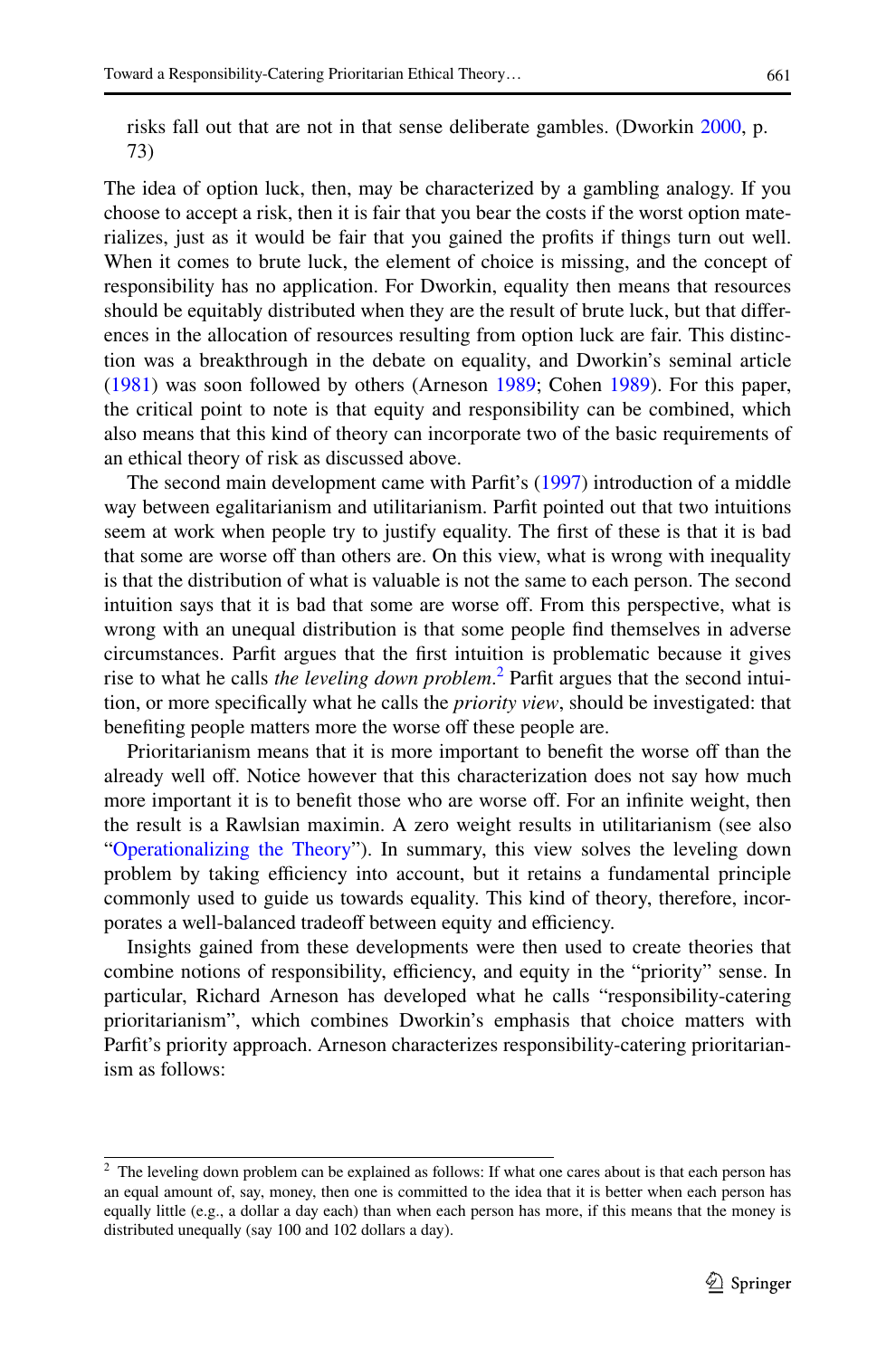Institutions and practices should be set and actions chosen to maximize moral value, with the moral value of achieving a gain (avoiding a loss) for a person being (i) greater the greater amount of well-being for the person gain (averted loss) involves, (ii) greater, the lower the person's lifetime expectation of wellbeing prior to receipt of beneft (avoidance of the loss), (iii) greater, the larger the degree to which the person deserves this gain (loss avoidance). We ought to maximize well-being weighted by priority and responsibility. (Arneson [1999](#page-14-21), pp. 239–240)

On this theory, then, a course of action is morally justifed if it maximizes moral value, where such value is understood as being a function of responsibility, priority, and welfare. Responsibility-catering prioritarianism conceives of responsibility in terms of the distinction between brute and option luck. It defines the worst-off as those with the lowest level of welfare and demands that their interests should receive priority. Moreover, it takes account of responsibility and priority, while sharing the view with utilitarianism that the pursuit of human welfare is of fundamental moral importance. In the next section, it will be showed how responsibility-catering prioritarianism could deal with the basic requirements of acceptability of risk and how this theory, *pace* Cranor, can do so while remaining consequentialist.

## <span id="page-7-0"></span>**Responsibility‑Catering Prioritarianism and the Basic Requirements of an Ethical Theory of Risk**

It is easy to see that responsibility-catering prioritarianism incorporates the requirement of efficiency as it aims to maximize moral value. In some, but only some, situations responsibility-catering prioritarianism would likely give the same prescriptions as utilitarianism. For example, in situations where those who are afected by risks are equally well off and equally responsible for the situation. Moral value is then maximized by utility exclusively.

For equity, responsibility-catering prioritarianism entails that the moral value of outcomes varies with the distribution of utility between diferent individuals. This sensitivity to equity means that the theory is not vulnerable to one of the primary criticisms of utilitarianism (and standard versions of cost–beneft analysis. To see how this works, assume, for the sake of exposition, that money is a measure of welfare. In a case where either a rich person stands to lose \$200 or a poor person stands to lose \$150, and only one of them can be protected, standard utilitarianism would protect the assets of the rich person. However, prioritarianism implies that the welfare of the poor should be granted more weight. For instance, if it is at least twice as important to help a person avoiding becoming destitute, than protecting a loss to a person who will remain rich, then prioritarianism can provide the appropriate prescription. Granted, the question of what weight to give to equity is difcult, but there are approaches to fnd a solution to this problem. One can test both intuitions about risk and attitudes to outcomes over time to fnd a suitable tradeof. In this way, prioritarianism points the way to an empirical approach to the ethics of risk regulations.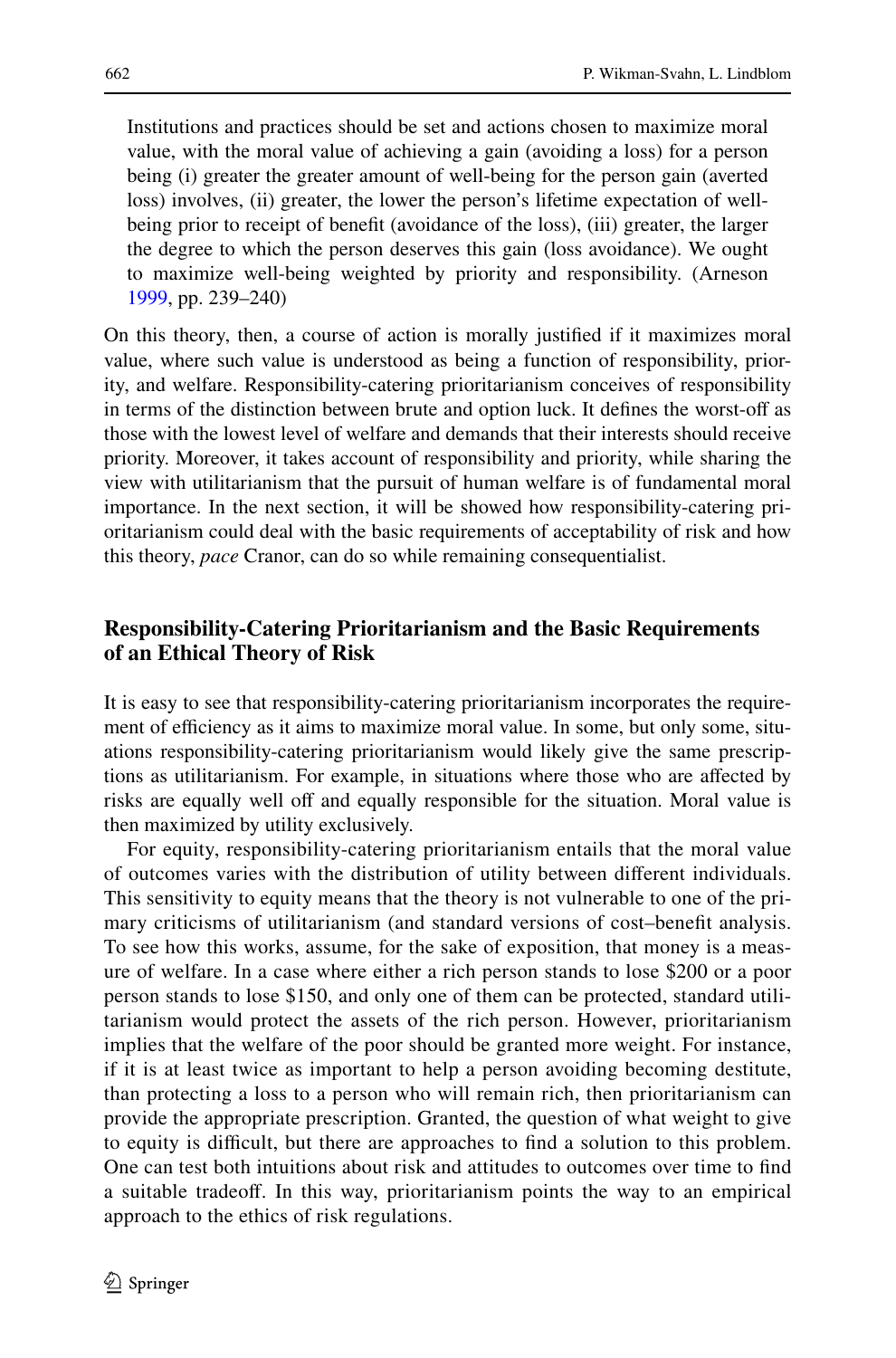Responsibility plays a central role in responsibility-catering prioritarianism since the moral value of an outcome is dependent on considerations of this value. To give an example, if you and I are equally well-of, but I have brought about a risk that afects us both equally, then responsibility-catering prioritarianism implies that it is morally right that I carry the cost of protecting against the risk. This argument suggests that one can take the considerations of Cranor into account without turning to non-consequentialism. It also suggests that the theory can take essential ethical values into account better than utilitarianism. However, the value of responsibility raises several complicated issues that need more discussion than has yet been aforded them. It is time to turn to these issues now.

One initial attempt at constructing criteria for when responsibility should be taken into account for risk-regulations can be constructed from Carl Cranor's list. First, a necessary condition of responsibility would be that an agent voluntarily takes a risk. Options that the agent are forced to take or risks that he or she cannot avoid are not the kind that infers responsibility. This condition is in line with Dworkin's distinction between brute luck and option luck—it is only if the agent can exercise choice that the notion of option luck applies. However, it is important not to mistake the distinction between option luck and brute luck with a hard dichotomy because there can certainly be degrees of control. For example, having to take risky employment to survive can hardly be seen as entirely voluntary or consistent with a high degree of control.

It is, in this context, relevant to note that responsibility-catering prioritarianism can take responsibility into account on several levels. Compare the two cases of loss in well-being caused by on the one hand discrimination and the other hand the same loss of welfare caused by the impacts of a hurricane. In the frst case, there is a perpetrator that should be held accountable, and it seems intuitively reasonable that the cost of rectifying discrimination should fall on the perpetrator of discrimination. In the second case, there is no perpetrator, and the question of responsibility is much more complicated. For example, if people have chosen to build houses in food-prone areas despite warnings from authorities or if the local government has neglected the maintenance of food protection systems or allowed people to build in dangerous zones. This example suggests that a more nuanced notion of responsibility can be relevant for thinking about risks regarding natural hazards.

A further issue is that the transparency and knowledge of risks and consequences will matter. For a choice to be informed, the agent must have access to information such that he or she can gain relevant knowledge concerning the situation in which the decision will be taken. This underlines the importance of risk information efforts as a part of risk management. A choice under the circumstance of unknown possibilities is not a deliberate gamble in Dworkin's sense, and the outcomes of unknown options will consequently amount to brute luck. One should not be held responsible for not choosing something one did not know existed nor for exercising options that have characteristics that were unknowable at the time of choosing.

Therefore, a sufficiently high degree of control and knowledge of risks and consequences are necessary for considering an individual to be responsible. If the degree of control or knowledge is low, then responsibility should not be taken into account. It is only when the choice is voluntary, and the degree of control and knowledge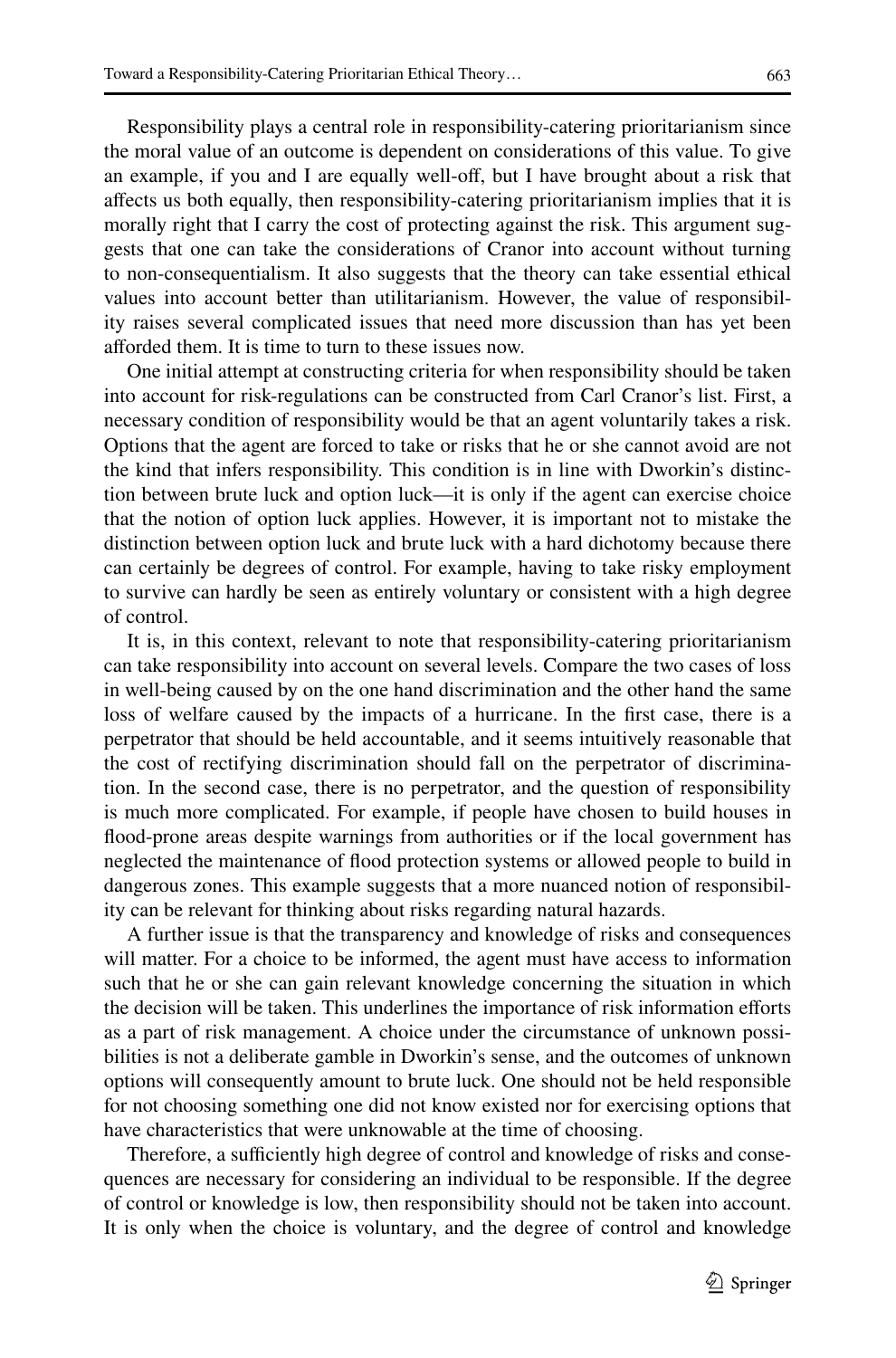of the consequences is sufficient, that responsibility should enter the calculation. However, the question of what should count as sufficient degrees of control and knowledge remains, and the fnal choice of whether or not to take responsibility into account in a particular social decision will have to depend on value-judgments on these two elements.

The argument up until this point has shown that results in political philosophy can be used to handle ethical issues regarding risk and that responsibility-catering prioritarianism is a plausible candidate for being an appropriate ethical theory of risk, but risk management does not only raise theoretical issues. Practical feasibility is also of paramount importance. The next section presents a proposal on how prioritarianism could be operationalized in a social choice framework and suggest how responsibility could be incorporated in this framework.

#### <span id="page-9-0"></span>**Operationalizing the Theory**

How could the theory of responsibility-catering prioritarianism be put to practical use to manage societal risks? Much work needs to be performed before methods and tools have been produced that can compete with established decision-support approaches such as cost–beneft analysis, but the argument that will be presented here aims to show that such methods seem feasible. For this purpose, the discussion here will mainly rely on the groundbreaking work of Matthew D. Adler ([2008,](#page-14-22) [2009,](#page-14-23) [2012](#page-14-24)), who has developed a social choice framework, which, it will be suggested, can be used to operationalize responsibility-catering prioritarianism. Adler's framework can be briefy summarized as follows.

Assume that a numerical measure of the well-being of an individual *a utility measure*—can be defined. Let  $u_i(x)$  be the utility for individual *i* in outcome *x*. Outcome *x* can then be described as a vector of individual utilities:  $(u_1(x), u_2(x), \ldots, u_N(x))$ . Let  $W(x)$  be a function from a utility vector to a real number:  $W(x) = W(u_1(x), u_2(x), \dots, u_N(x))$ . A ranking of two different outcomes *x* and *y* can then be constructed by defning outcome *x* to be at least as good as outcome *y* if and only if  $W(x) \geq W(y)$ . If different choice alternatives yield different outcomes, the alternative with the highest-ranking outcome is then chosen. The social welfare function (SWF) is simply the mathematical rule for ranking diferent outcomes, *W*(*x*).

Given this social choice framework, diferent SWFs can be defned. A utilitarian SWF that says that the outcome with the greatest sum of individual utilities will be ranked highest will be defined as  $W(x) = \sum_{i=1}^{N} u_i(x)$ . A prioritarian SWF will be of the form  $W(x) = \sum_{i=1}^{N} g(u_i(x))$ , where  $g(\cdot)$  is a strictly increasing and strictly concave function. This means that benefits to worse off individuals will be given greater weight in the calculation. For example, a prioritarian SWF could be  $g(u_i(x)) = \sqrt{u_i(x)}$  (a strictly increasing and concave function). Assume that there are only two individuals with  $u_1 = 3$  and  $u_2 = 1$ , and one has to choose between Policy A that increases the utility of individual 1 with one unit and Policy B that increases the utility of individual 2 by one unit. A prioritarian SWF would then rank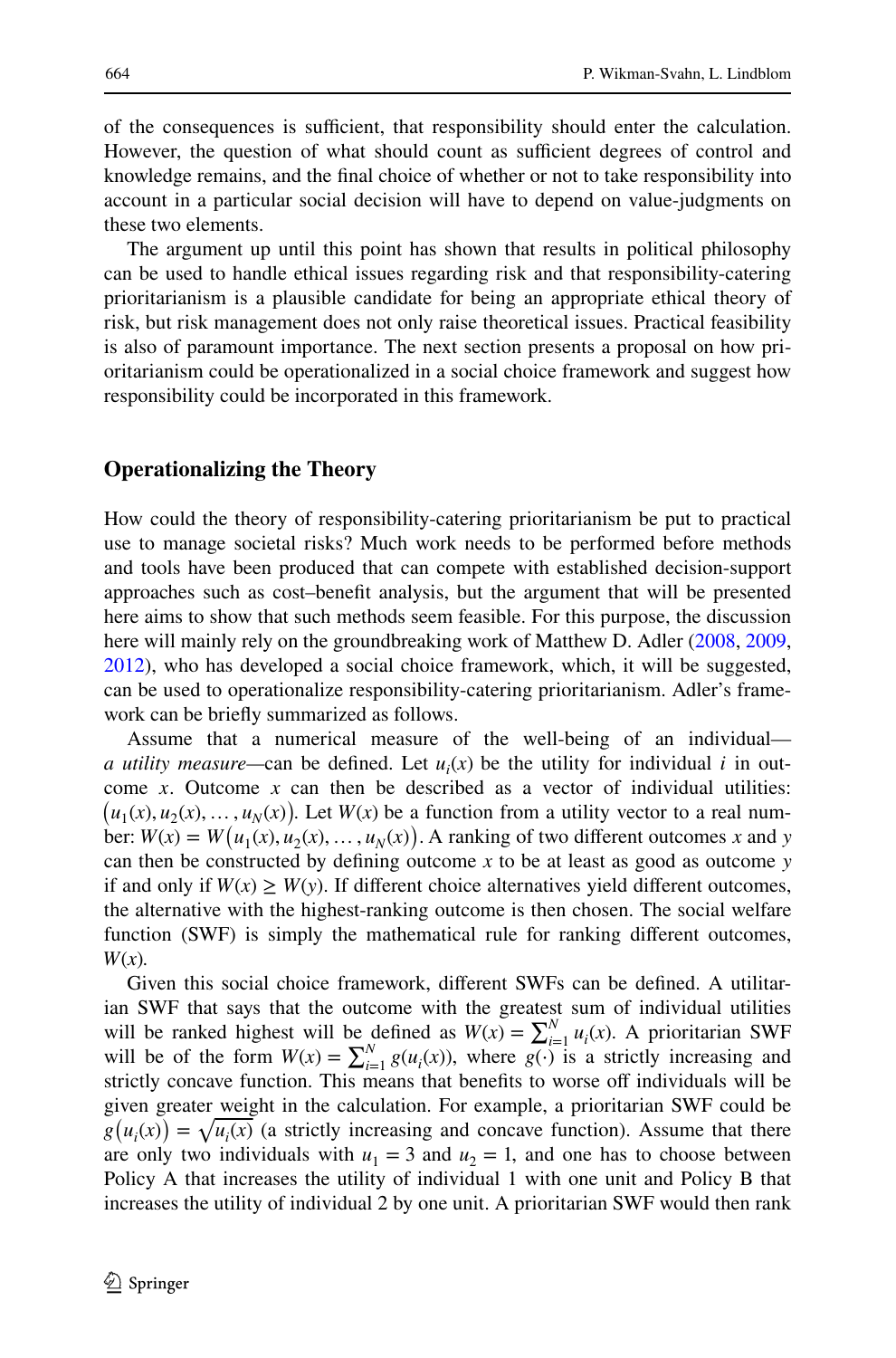the Policy A to be better than the Policy B (because  $\sqrt{4} + \sqrt{1} < \sqrt{3} + \sqrt{2}$ ), while a standard utilitarian SWF would be indiferent between Policy A and B.

If the prioritarian and utilitarian SWFs described above are going to be meaningful, one needs a utility measure  $u(\cdot)$  that is *interpersonally comparable*. This means that it should be possible to say that the well-being of individual *i* is greater than the well-being of individual *j*. One also needs to specify the function  $g(\cdot)$  that provides the prioritarian weighing of the SWF. Exactly how the utility measure  $u(\cdot)$  and prioritarian weighing function  $g(\cdot)$  should best be defined is outside the scope of this article, but note that the feasibility of interpersonally comparable utilities is a common assumption in the literature on moral philosophy and social welfare functions. Adler's ([2012\)](#page-14-24) approach to creating a utility measure builds on John Harsanyi's [\(1986](#page-14-25)) idea of *extended preferences*. For the prioritarian weighing function, Adler argues for a set of continuous and prioritarian SWFs commonly used in welfare economics, which are called Atkinsonian SWFs. A simple Atkinsonian SWF is  $W(x) = \frac{1}{1-\gamma} \sum_{i=1}^{N} u_i^{1-\gamma}$ , where  $\gamma$  is an "inequality-aversion" parameter with  $\gamma > 0$ .

The choice of  $\gamma$  determines the amount of equality-sensitivity of *W* (it goes towards utilitarianism as it approaches zero, while it becomes an absolute priority for the worst-of individual as it approaches infnity). How inequality-averse the social policy should be (what value should  $\gamma$  have) is an inherently normative question.

The fnal, and central element is a way to incorporate responsibility into this framework. Several diferent approaches to modeling considerations of responsibility in social choice frameworks have been developed recently (for an overview see Fleurbaey [2008](#page-14-26), chapter 8, see also Adler [2012,](#page-14-24) pp. 579–584). It is beyond the scope of this paper to compare and assess which approach to model responsibility is the best. Instead, the aim here is only to argue that it is indeed possible to operationalize responsibility in a prioritarian social choice framework.

The proposal described here is based on defning a "hypothetical utility" that is used in the calculation of the social welfare function (the proposal is similar to, but distinct from Adler's proposal). More specifcally, the proposal here is that responsibility can be modeled by introducing a hypothetical utility measure called *responsibility*-*adjusted utility*, defned as follows:

responsibility-adjusted utility,  $v_i(x)$  = the utility individual *i* could normally be expected to achieve, given circumstances afecting *i* that are outside of *i*:s control.

The responsibility-catering prioritarian social welfare function then becomes  $W(x) = \sum_{i=1}^{N} g(v_i(x))$ . The social ranking of the outcomes *x* and *y* is done as before: *x* is at least as good as *y* if and only if  $W(x) \geq W(y)$ . The interpretation of the relationship between the expected utility,  $u_i(x)$ , and the responsibility-adjusted utility,  $v_i(x)$ , is the following: If  $u_i(x) > v_i(x)$ , then individual *i* is seen as responsible for achieving a higher utility than could normally be expected. The implication is that individual *i* is treated as if she or he had a *lower* utility than in reality, which will be an *advantage* for *i* in the evaluation of polices that assign priority to the worst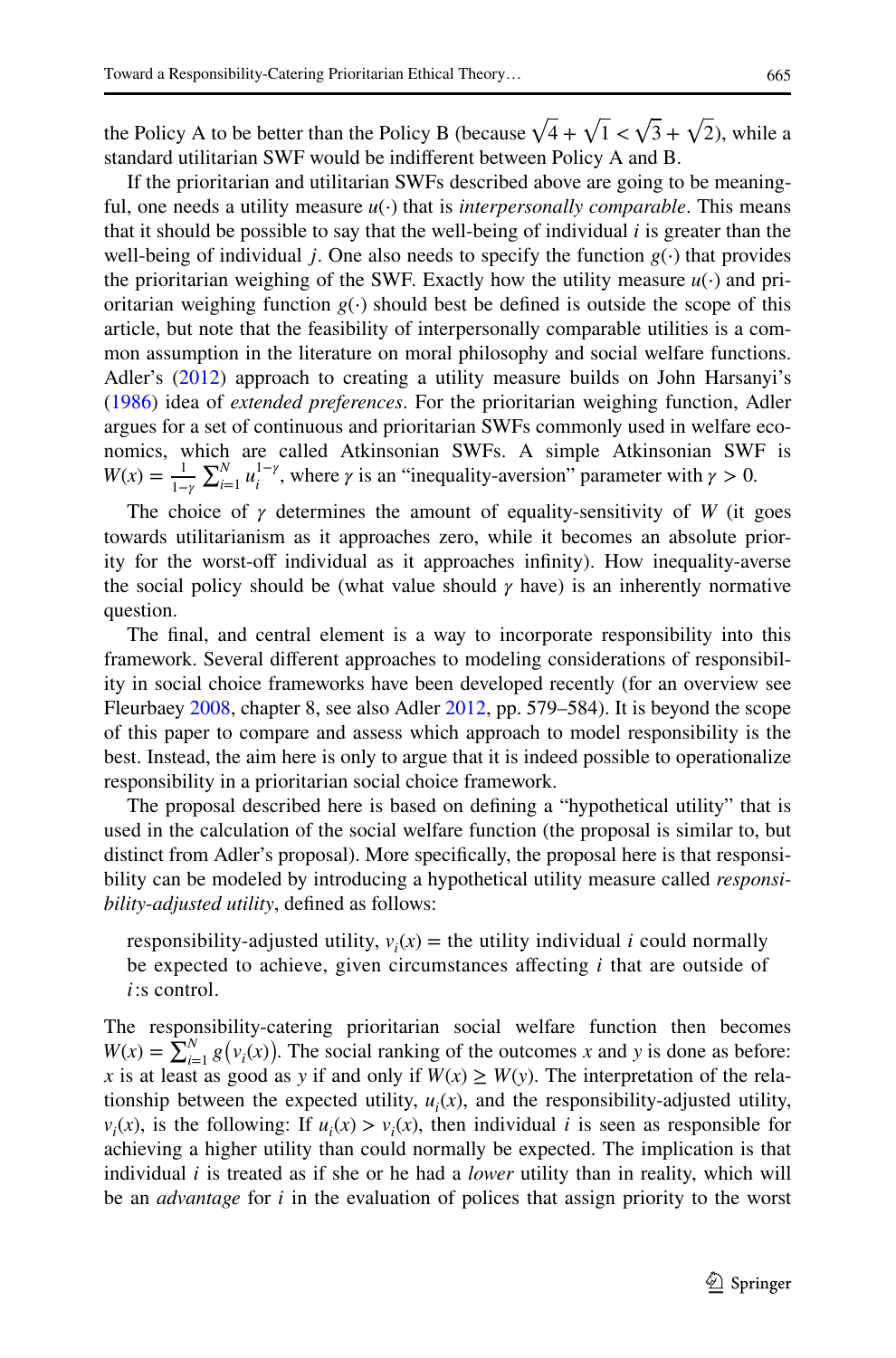off. If, on the other hand,  $u_i(x) < v_i(x)$ , then individual *i* is considered responsible for achieving a lower utility than could normally be expected. Individual  $i$  is then treated as if she or he had a *higher* utility than in reality, which will be a *disadvantage* for *i* in the evaluation of polices that assign priority to the worst off.

The interpretation of  $v_i(x)$  above states that it should be set relative to circumstances outside the control of the individual. This interpretation means that diferent individuals may have various responsibility-adjusted utilities, given diferent circumstances. What is called circumstances correspond to "brute luck" in Dworkin's terminology (see ["Introducing Responsibility-Catering Prioritarianism](#page-5-0)" above). Precisely what should count as circumstances and how they should influence  $v_i(x)$ depends on the particular application (see Fleurbaey [\(2008](#page-14-26)) for a discussion on circumstances and non-circumstances concerning responsibility).

The proposed approach is perhaps easier to understand by examples comparing the results of the social welfare function for normal utility-numbers and responsibility-adjusted utilities. This approach will, therefore, be illustrated by hypothetical examples of health policy decisions that are more or less caused by personal risk-taking. A commonly used example when discussing responsibility will be used: tobacco smoking. It is, of course, controversial whether it is a mainly free choice to take up the habit of smoking, or if it is primarily due to a biological disposition or social and economic circumstances. Also, it should be stressed that this should not be taken as an argument that smokers ought to be treated in any particular way, but only as an example used as a basis for discussing how responsibility can be modeled by a social welfare function. This example should be relevant to the topic of this paper as it involves managing risks from the perspective of the policy-maker. In the following examples, it is assumed that the decision-maker has access to the expected utility of diferent alternatives, which by the way is not an unreasonable assumption in the case of exposure to statistically signifcant health risks in large populations, such as smoking.

To make the example as simple as possible, calculations will be made for only two individuals: Jill who is a smoker and Jack who is a non-smoker. The smoker, Jill, is expected on average to have a shorter life and hence a lower level of wellbeing than the non-smoker, Jack. (Jack and Jill could be seen as representing a statistically signifcant group of individuals, but the examples become more accessible if one just assume that there are two individuals.) The outcomes for the two policy alternatives and the status quo are given in utility numbers (*expected utility*  $(u_i)$ ) that allow for interpersonal comparisons of well-being levels, well-being diferences, and comparisons to a neutral level of zero well-being.

The frst example is as follows: Assume that the expected utility for Jack and Jill is 90 and 70 respectively without a policy (the status quo). A choice can be made between the Status quo or either of two alternatives: Policy A, which is a general health care program that improves the well-being of both individuals with equal amounts (+ 4 units), while Policy B focuses on smoking-related diseases and therefore only promotes the well-being of the smoker (+ 8 units). This example is summarized in Table [1](#page-12-0).

Which alternative (Policy A, Policy B, or Status quo) should be chosen? It is easy to see that a prioritarian social welfare function  $W(x) = \sum_{i=1}^{N} g(u_i(x))$ , where  $g(\cdot)$  is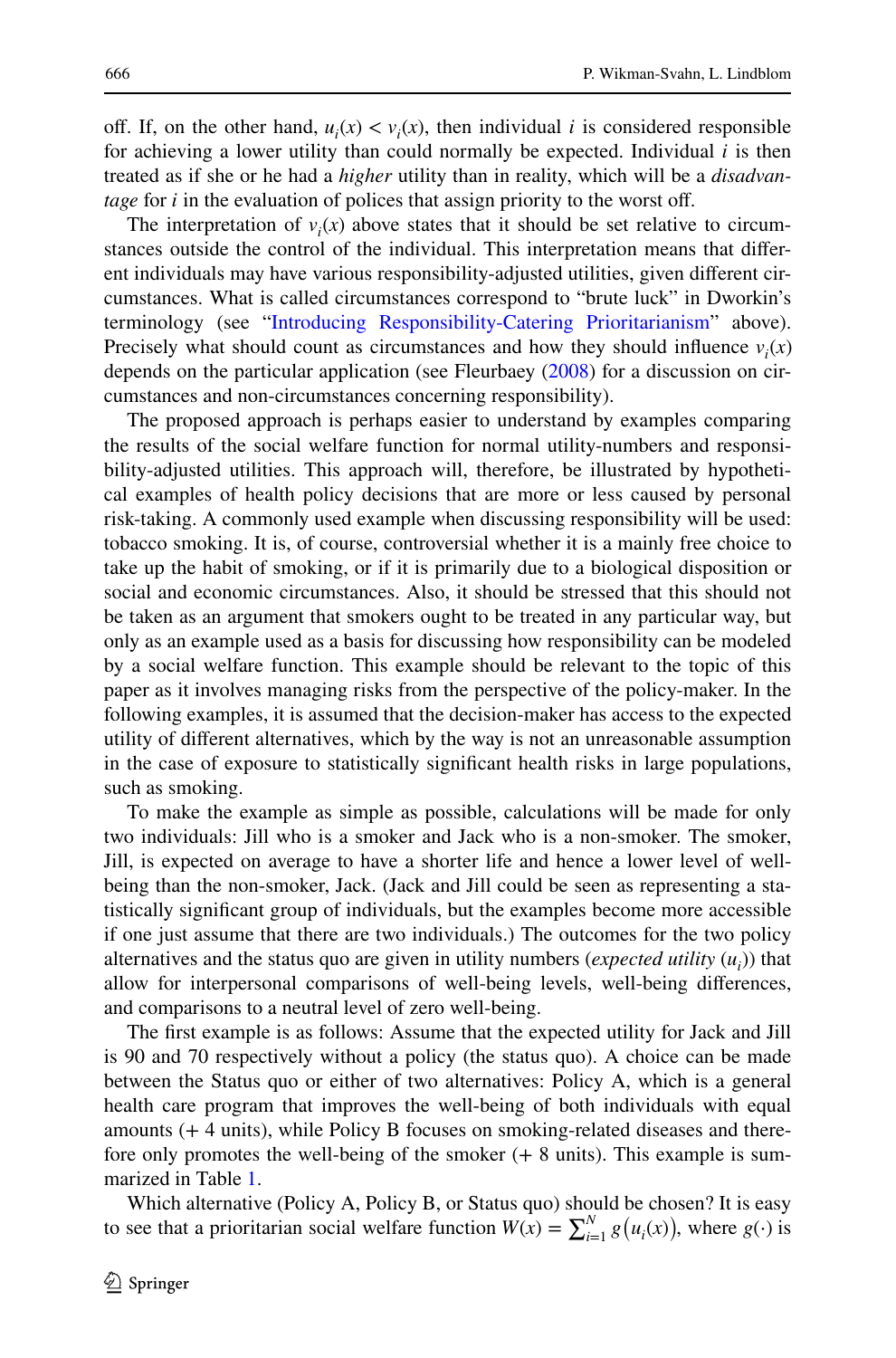<span id="page-12-1"></span><span id="page-12-0"></span>

| <b>Table 1</b> Numbers represent<br>expected utility $(u_i)$                   |                                   | Jack (non-<br>smoker) | Jill (smoker) |
|--------------------------------------------------------------------------------|-----------------------------------|-----------------------|---------------|
|                                                                                | Status quo                        | 90                    | 70            |
|                                                                                | Policy A $(Jack + 4, Jill + 4)$   | 94                    | 74            |
|                                                                                | Policy B (Jack + 0, Jill + 8)     | 90                    | 78            |
| <b>Table 2</b> Numbers represent<br>responsibility-adjusted utility<br>$(v_i)$ |                                   | Jack (non-<br>smoker) | Jill (smoker) |
|                                                                                | Status quo                        | 90                    | 90            |
|                                                                                | Policy A (Jack $+4$ , Jill $+4$ ) | 94                    | 94            |

a strictly increasing and strictly concave function, would evaluate Policy B as better than Policy A.

Policy B (Jack + 0, Jill + 8) 90 98

For the sake of the example, assume that people who smoke should be considered responsible for smoking and the efects of smoking and that this should infuence the choice of health care options. For this purpose, a similar table containing responsibility-adjusted utilities  $(v_i)$  can be constructed. For instance, if the average expected utility for non-smokers is  $u = 90$ , it could be argued that this is what should normally be expected,  $v = 90$ . If Jack and Jill are seen as belonging to the same class of relevant circumstances, the responsibility-adjusted outcomes will look like in Table [2.](#page-12-1)

In Table [2](#page-12-1), Policy A would be preferred to Policy B from the point of view that gives sufficient priority to the worst off. The interpretation of the responsibilityadjusted utilities is that the diference between Jack and Jill is due to responsibility (they have the same circumstances). Hence, the preferred social policy is the one that does not take into account the lower expected well-being of Jill because she is seen as entirely responsible for smoking.

What happens if diferences in circumstances between Jack and Jill are caused by factors outside their control (i.e., they are lucky or unlucky)? For example, Jill may be born with a handicap that reduces her general level of well-being. If the average utility for non-smokers with that typical handicap is 80, then the responsibilityadjusted utilities would instead be as in Table [3](#page-13-1).

In Table [3](#page-13-1), Policy B is the preferred choice according to a prioritarian evaluation. The efect of assigning Jack to a circumstance class with higher responsibilityadjusted value (e.g., 100) will be similar. The examples show how responsibility changes the evaluation when a responsibility-adjusted utility is used in a prioritarian social welfare function. This section has aimed to show, then, how responsibilitycatering prioritarianism could be operationalized, although much work remains to elaborate all the details.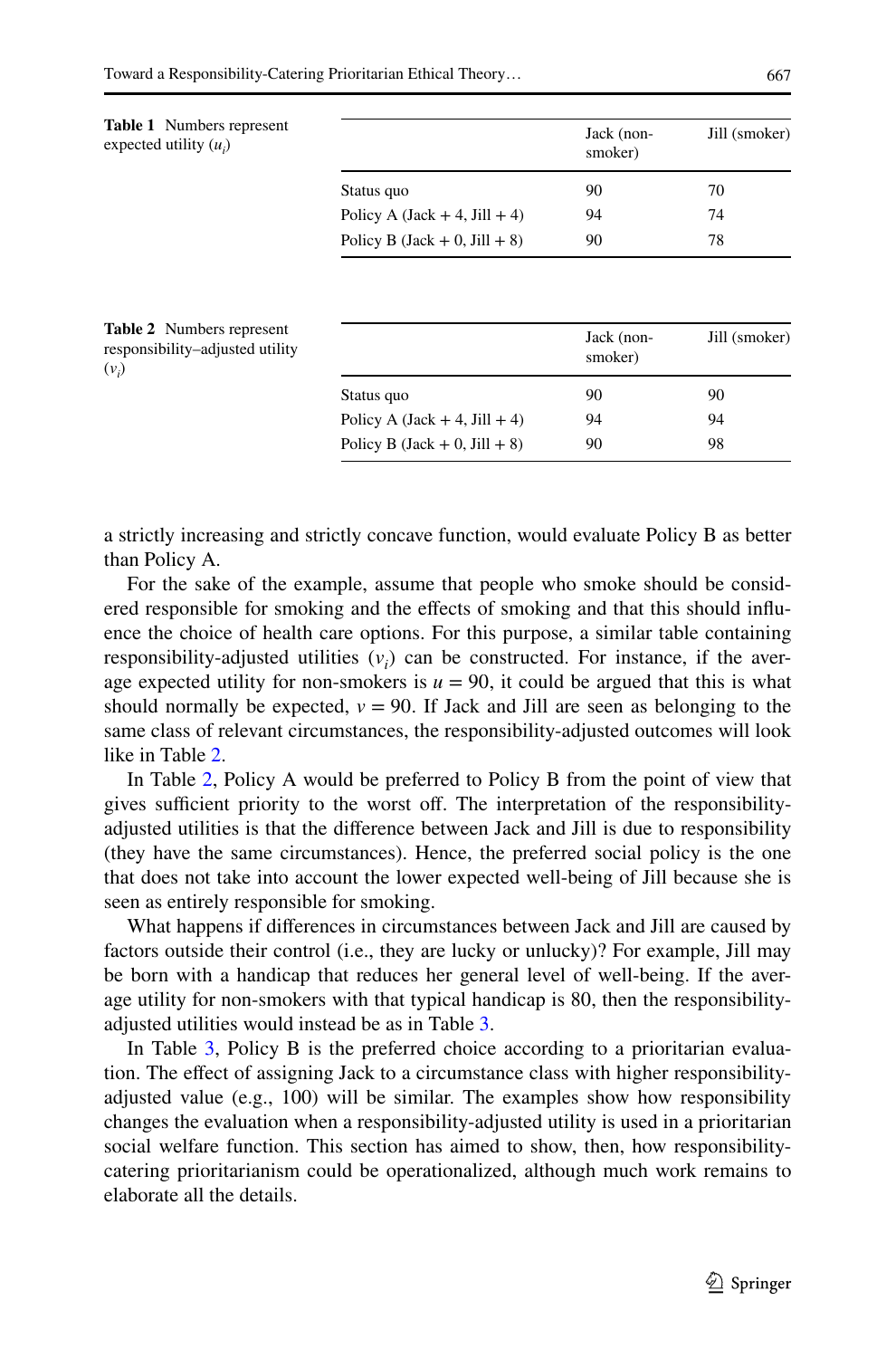<span id="page-13-1"></span>

| <b>Table 3</b> Numbers represent<br>responsibility-adjusted utility<br>$(v_i)$ |                                   | Jack (non-<br>smoker) | Jill (smoker) |
|--------------------------------------------------------------------------------|-----------------------------------|-----------------------|---------------|
|                                                                                | Status quo                        | 90                    | 80            |
|                                                                                | Policy A (Jack $+4$ , Jill $+4$ ) | 94                    | 84            |
|                                                                                | Policy B (Jack + 0, Jill + 8)     | 90                    | 88            |

## <span id="page-13-0"></span>**Concluding Discussion**

In this article, it has been argued that responsibility-catering prioritarianism is well equipped to handle the basic requirements of an ethical theory of risk since it takes not only efficiency but also equity and responsibility into account. Factors that should infuence when and how people should be considered responsible for social decisions on risk have been suggested. In particular, it has been proposed that voluntarily taken risks might create a responsibility that needs to be taken into consideration, but responsibility depends on the degrees of control as well as knowledge of the risks and consequences. Finally, it was shown how a decision-making framework based on social welfare functions could be used to model responsibility-catering prioritarianism by using a hypothetical utility measure called "responsibility-adjusted utility" in a prioritarian social welfare function framework.

This paper has indicated the frst steps toward a theory of responsibility catering prioritarianism for risk management, but more work remains. The question of when and how responsibility ought to matter is a complex moral issue, and there might be classes of decisions that should not be sensitive to responsibility. For example, it could be argued that health care for smokers is precisely a policy area where responsibility should not matter because health care should be equally available to all.

One possible way of arriving at how responsibility should infuence policy areas can be created from John Rawls's discussion of the basic structure of society, in which the infrastructure of society is the background against which responsibility takes place and perhaps becomes possible. For example, it can be argued that no one deserves a specifc form of energy system in society, and no responsibility factors come into play for the average person when it is investigated what energy system to implement. Similar arguments may be relevant for health care. Such considerations illustrate why responsibility-catering prioritarianism may imply much less harsh policies than one would expect at frst glance. A risk-responsibility analysis of the Rawlsian theory of justice could, therefore, be an interesting topic for further research.

Questions also remain regarding the weighting of the priority of the less advantaged. Determining just the right amount of priority could gain from work of social scientists investigating so-called social preferences, as well as research of ethicists and political philosophers working on distributive issues. Hopefully, this article has motivated such projects and has shown that it is worthwhile to start off towards a responsibility-catering prioritarian ethical theory of risk.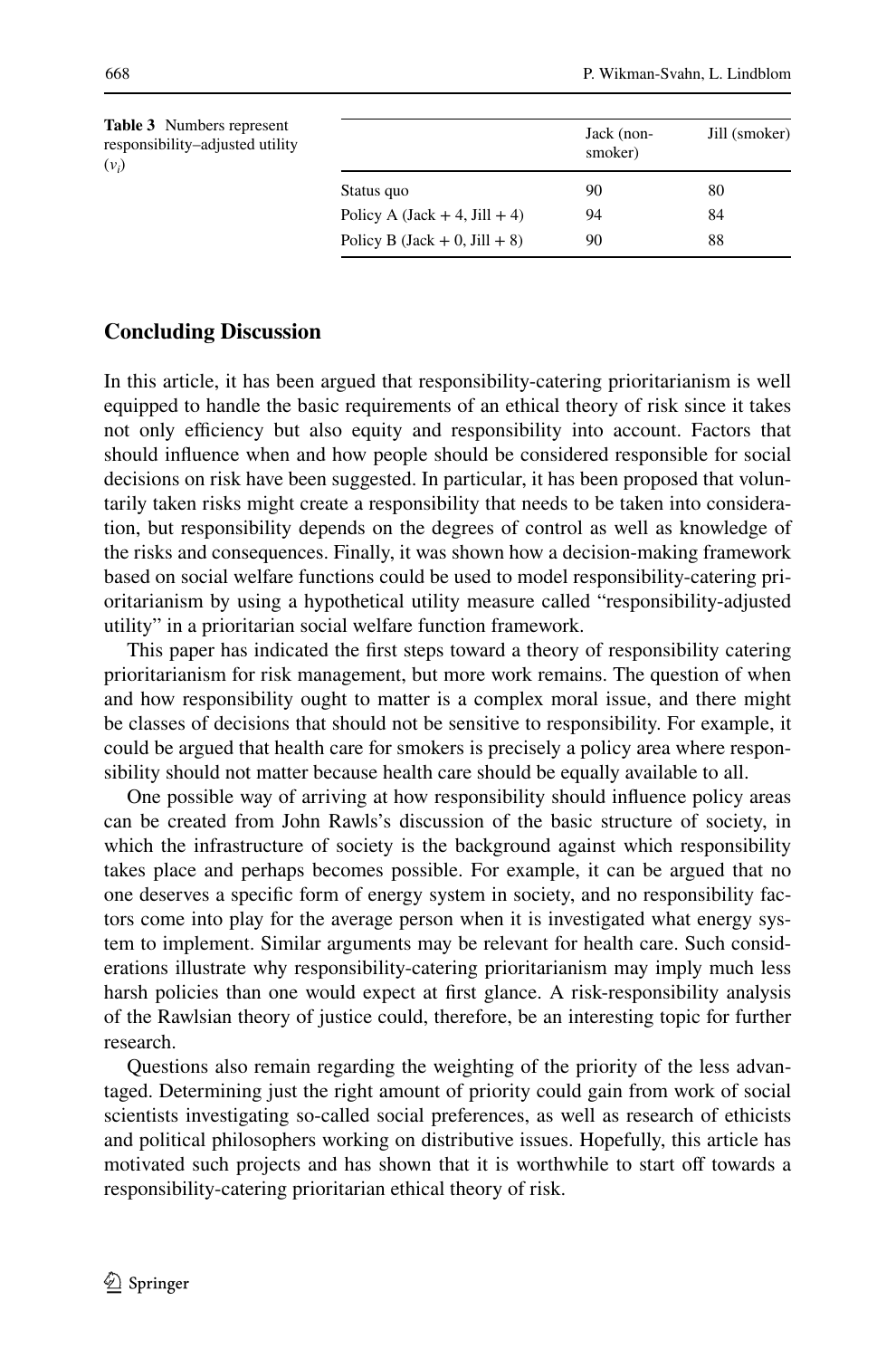**Acknowledgements** The authors would like to thank Gunnar Björnsson, John Cantwell, Carl Cranor, Sven Ove Hansson and Niklas Möller for helpful comments on earlier versions. This work was supported by time made available by KTH Royal Institute of Technology and Umeå University.

**Open Access** This article is distributed under the terms of the Creative Commons Attribution 4.0 International License (<http://creativecommons.org/licenses/by/4.0/>), which permits unrestricted use, distribution, and reproduction in any medium, provided you give appropriate credit to the original author(s) and the source, provide a link to the Creative Commons license, and indicate if changes were made.

## **References**

- <span id="page-14-11"></span>Adler, M. D. (2005). Against "individual risk": A sympathetic critique of risk assessment. *University of Pennsylvania Law Review, 153*(4), 1121–1250.
- <span id="page-14-22"></span>Adler, M. D. (2008). Risk equity: A new proposal. *Harvard Environmental Law Review, 32*(1), 1–47.
- <span id="page-14-23"></span>Adler, M. D. (2009). Future generations: A prioritarian view. *George Washington Law Review, 77*(5/6), 1478–1520.
- <span id="page-14-24"></span>Adler, M. D. (2012). *Well-being and fair distribution: Beyond cost-beneft analysis*. New York: Oxford University Press.
- <span id="page-14-5"></span>Adler, M. D., & Posner, E. (2006). *New foundations of cost–beneft analysis*. Cambridge, MA: Harvard University Press.
- <span id="page-14-19"></span>Arneson, R. (1989). Equality and equal opportunity for welfare. *Philosophical Studies, 56*(1), 77–93.
- <span id="page-14-21"></span>Arneson, R. (1999). Egalitarianism and responsibility. *Journal of Ethics, 3*(3), 225–247.
- <span id="page-14-0"></span>Aven, T. (2012). The risk concept—historical and recent development trends. *Reliability Engineering & System Safety, 99,* 33–44.
- <span id="page-14-1"></span>Bedford, T., & Cooke, R. (2001). *Probabilistic risk analysis: Foundations and methods*. Cambridge: Cambridge University Press.
- <span id="page-14-12"></span>Broome, J. (1991). *Weighing goods*. Oxford: Basil Blackwell.
- <span id="page-14-20"></span>Cohen, G. A. (1989). On the currency of egalitarian justice. *Ethics, 99*(4), 906–944.
- <span id="page-14-7"></span>Cranor, C. F. (1995). The use of comparative risk judgments in risk management. In A. M. Fan & L. W. Chang (Eds.), *Toxicology and risk assessment: Principles, methods and applications* (pp. 817–833). New York: Marcel Dekker Inc.
- <span id="page-14-8"></span>Cranor, C. F. (1997). The normative nature of risk assessment: Features and possibilities. *Risk: Health, Safety & Environment, 8*(2), 123–136.
- <span id="page-14-9"></span>Cranor, C. F. (2007). Toward a non-consequentialist theory of acceptable risks. In T. Lewens (Ed.), *Risk: philosophical perspectives* (pp. 36–53). New York: Routledge.
- <span id="page-14-10"></span>Cranor, C. F. (2009). A plea for a rich conception of risks. In L. Asveld & S. Roeser (Eds.), *The ethics of technological risk* (pp. 27–39). London: Earthscan.
- <span id="page-14-16"></span>Dworkin, R. (1981). What is equality? Part 1: Equality of welfare. *Philosophy & Public Afairs, 10*(3), 185–246.
- <span id="page-14-17"></span>Dworkin, R. (2000). *Sovereign virtue*. Cambridge: Harvard University Press.
- <span id="page-14-14"></span>Fishburn, P. (1984). Equity axioms for public risks. *Operations Research, 32*(4), 901–908.
- <span id="page-14-26"></span>Fleurbaey, M. (2008). *Fairness, responsibility, and welfare*. Oxford: Oxford University Press.
- <span id="page-14-6"></span>Hansson, S. O. (2007). Philosophical problems in cost–beneft analysis. *Economics and Philosophy, 23*(2), 163–183.
- <span id="page-14-4"></span>Hansson, S. O. (2013). *The ethics of risk. Ethical analysis in an uncertain world*. New York: Palgrave Macmillan.
- <span id="page-14-25"></span>Harsanyi, J. C. (1986). *Rational behavior and bargaining equilibrium in games and social situations* (Paperback ed.). Cambridge: Cambridge University Press.
- <span id="page-14-3"></span>Hermansson, H., & Hansson, S. O. (2007). A three-party model tool for ethical risk analysis. *Risk Management*, *9*(3), 129–144.
- <span id="page-14-13"></span>Keeney, R. L. (1980). Equity and public risk. *Operations Research, 28*(3), 527–534.

<span id="page-14-15"></span><span id="page-14-2"></span>Lenman, J. (2008). Contractualism and risk imposition. *Politics, Philosophy & Economics*, *7*(1), 99–122. Lupton, D. (1999). Risk: key ideas.

<span id="page-14-18"></span>Parft, D. (1997). Equality and priority. *Ratio, 10*(3), 202–221.